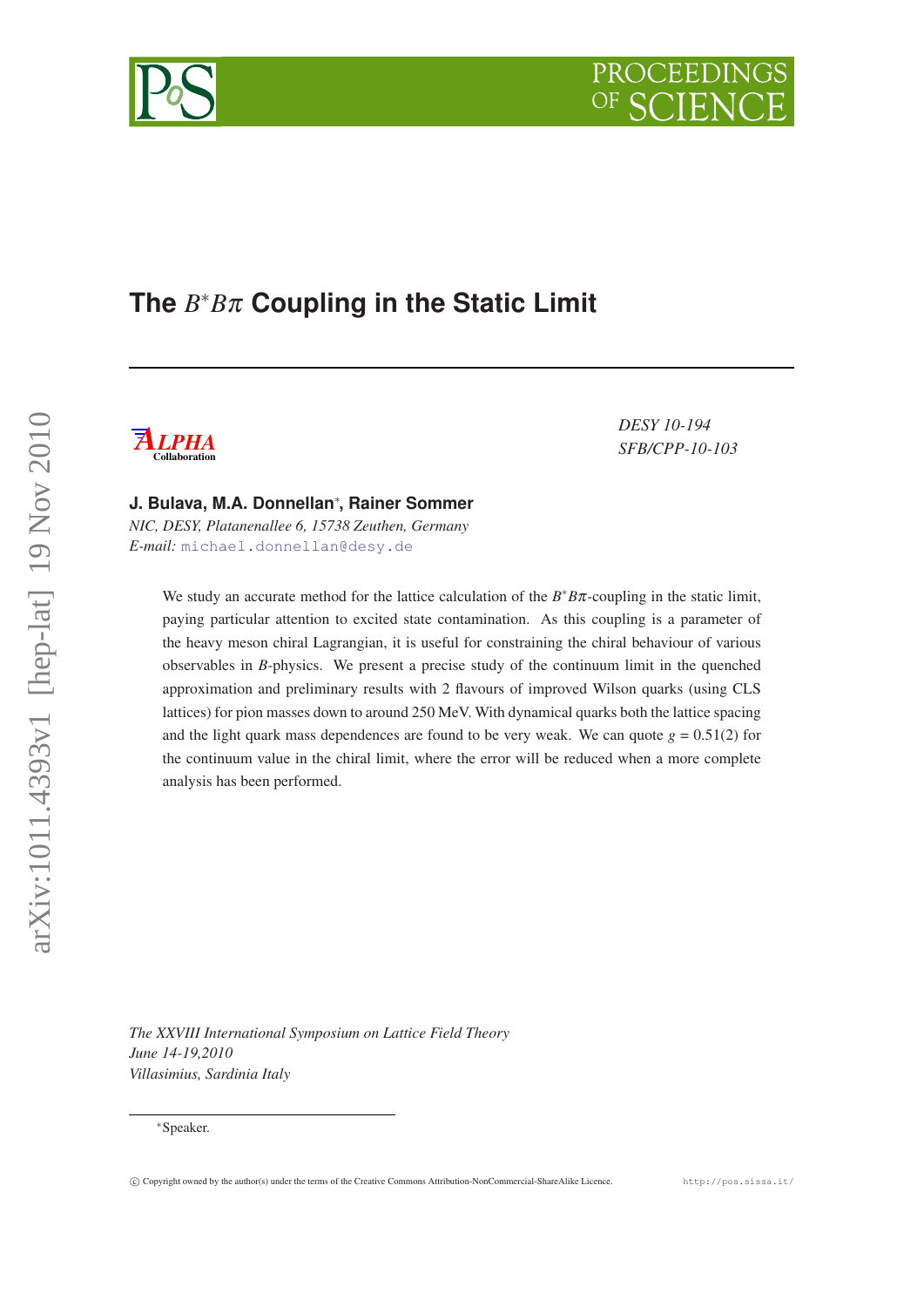## 1. Introduction

The  $B^*B\pi$ -coupling is defined via the matrix element associated with the strong decay  $B^* \to B\pi$ :

$$
\langle B^{0}(p)\pi^{+}(q)|B^{*+}(p')\rangle \equiv -g_{B^{*}B\pi}q_{\mu}\eta^{\mu}(p')(2\pi)^{4}\delta(p'-p-q), \qquad (1.1)
$$

where  $\eta^{\mu}$  is the polarization vector of the *B*<sup>∗</sup> meson. With the physical quark masses  $m_{B^*} < m_B + m_\pi$ , so this decay is kinematically forbidden and direct experimental measurement of the coupling is not possible. The equivalent charmed meson decay,  $D^* \to D\pi$ , is however the dominant decay mode of the  $D^*$  meson, and experimental measurements of the corresponding coupling are available:  $g_c = 0.61(7)$  $g_c = 0.61(7)$  $g_c = 0.61(7)$  [1].

Much of the interest in this coupling is due to the role it plays in heavy-light meson chiral perturbation theory (HM $\chi$ PT) [\[2\]](#page-6-0). At leading order in the heavy quark and chiral expansions, there is in addition to the pion decay constant  $f_{\pi}$  a single low-energy constant *g* which has a simple relation to the  $B^*B\pi$ -coupling:

$$
g = \lim_{m_b \to \infty, m_d \to 0} \frac{g_{B^*B\pi}}{2\sqrt{m_B m_{B^*}}} f_\pi.
$$
 (1.2)

Knowledge of this coupling is thus helpful for constraining the chiral behaviour of various *B*physics observables. Since in the ALPHA Collaboration HQET programme we will calculate several such quantities, e.g.  $f_B$  and the  $B \to \pi l \nu$  form factor, we begin with a precision determination of *g*.

In lattice calculations of the  $B^*B\pi$  coupling[[3](#page-6-0) – [5\]](#page-6-0), the issue of multihadronic  $|B\pi\rangle$  states can be avoided entirely by using a combination of LSZ reduction of the pion and pion dominance in order to relate the coupling to the form factor of the axial current between  $B$  and  $B^*$  states. This reduction of the pion is analogous to the Golberger-Treiman relation for the nucleon-nucleon-pion coupling. The form factor can then be written:

$$
\langle B^{0}(p)|A_{\mu}|B^{*+}(p+q)\rangle = \eta_{\mu}F_{1}(q^{2}) + (\eta \cdot q)(2p+q)_{\mu}F_{2}(q^{2}) + (\eta \cdot q)q_{\mu}F_{3}(q^{2})
$$
(1.3)

In the static and chiral limits, in which the leading-order  $HM\chi$  coupling is obtained, only the zeromomentum form factor  $F_1(0)$  must be calculated.

#### 2. Method

The lattice determination of a form factor requires the calculation of three-point functions. Particular attention must therefore be paid to the problems of statistical noise (which grows exponentially with the Euclidean time separations in heavy-light correlation functions) and excited state contamination (which is exponentially suppressed with Euclidean time separation).

In a generic lattice three point function:

$$
C_3(t,t';\alpha,\beta) = \langle \mathcal{O}_{\alpha}(t) \mathcal{O}(t') \mathcal{O}_{\beta}^{\dagger}(0) \rangle, \qquad (2.1)
$$

where  $\beta$  and  $\alpha$  label the quantum numbers of the interpolating fields at the source and sink respectively, there are 2 time separations  $t'$  and  $t - t'$  which ought both to be taken as large as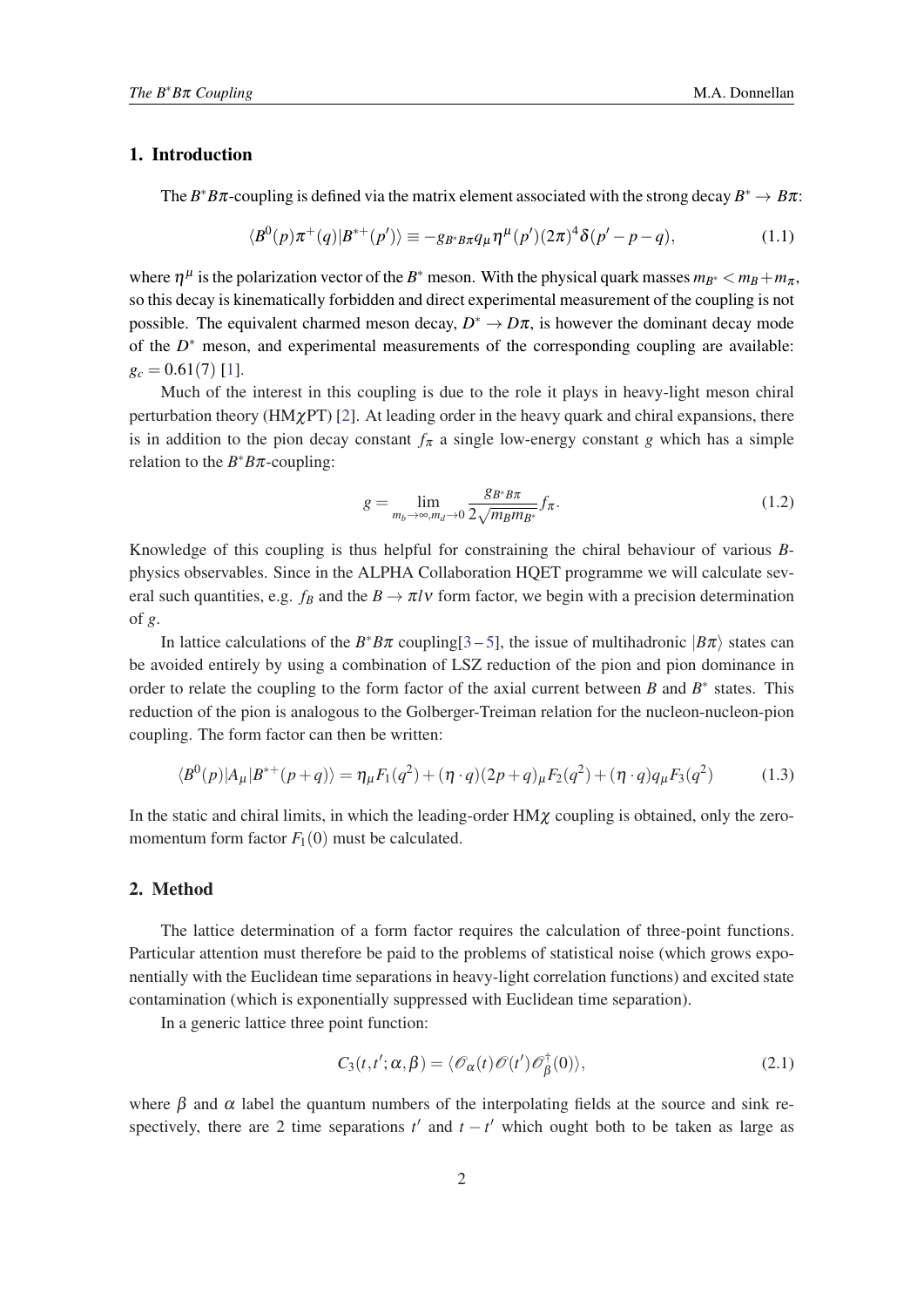| <b>Ensemble parameters</b>                                | $\mid N_{conf} \mid N_{noise}$ |     |
|-----------------------------------------------------------|--------------------------------|-----|
| $16^3 \times 32$ , $\beta = 6.0219$ , $a \approx 0.10$ fm | 100                            | 200 |
| $24^3 \times 48$ , $\beta = 6.2885$ , $a \approx 0.08$ fm | 100                            | 48  |
| $32^3 \times 64$ , $\beta = 6.4956$ , $a \approx 0.05$ fm | 100                            | 32  |

<span id="page-2-0"></span>Table 1: Details of the quenched lattices and measurements. *N<sub>conf</sub>* gives the number of configurations and *Nnoise* the number of noise sources per timeslice.

possible if excited state contamination is to be minimized. For example, in the case of a matrix element between states with equal energies, putting the insertion point midway between the source and the sink we have  $C_3(t,t/2;\alpha,\beta)$  which has corrections  $\mathcal{O}(e^{-(t/2)\Delta E})$  with the energy  $\log \Delta E = E_2^{(\alpha)} - E_1^{(\alpha)} = E_2^{(\beta)} - E_1^{(\beta)}$  $\binom{(p)}{1}$ .

In this work we investigate a method in which we calculate instead, for a given source-sink separation, the sum of the correlation functions with the operator inserted on each timeslice. [\[6,](#page-6-0) [7\]](#page-6-0). This helps to reduce excited state contamination. Defining the summed correlator by:

$$
D(t; \alpha, \beta) \equiv a \sum_{t'} C_3(t, t'; \alpha, \beta), \qquad (2.2)
$$

it can be shown that the form of the corrections in the effective matrix element is:

$$
R(t) \equiv \partial_t \frac{D(t; \alpha, \beta)}{\sqrt{C_2(t; \beta)C_2(t; \alpha)}} = \langle \beta | \mathcal{O} | \alpha \rangle + \mathcal{O}(te^{-t\Delta E}), \tag{2.3}
$$

where the two-point function is given by  $C_2(t; \alpha) \equiv \langle \mathcal{O}_{\alpha}(t) \mathcal{O}_{\alpha}^{\dagger}(0) \rangle$ .

In the calculation of the bare matrix element we use both the HYP1 and HYP2 discretizations of the static action in order to mitigate the exponential decay of signal-to-noise in Euclidean time [[8](#page-6-0), [9\]](#page-6-0) and also to get an additional handle on discretization effects. We also use noisy estimation of the all-to-all light quark propagator [[10\]](#page-6-0), with  $U(1)$  noise and full time-dilution. Since we use a sequential propagator for the light quark, we obtain easily the insertion summation over all timeslices *t'* but must invert again for each operator used (in this case we perform the insertion for each spatial component of the axial current).

Additionally, we use a variational basis of 8 interpolating operators for the  $B$  and  $B^*$  mesons, consisting of Gaussian smeared operators with an APE-smeared gauge covariant Laplacian ∆:

$$
\psi_l^{(k)}(x) = \left(1 + \kappa_G a^2 \Delta\right)^{R_k} \psi_l(x) \tag{2.4}
$$

with widths

$$
r_{phys,k} \approx 2\sqrt{\kappa_G R_k}a\tag{2.5}
$$

varied over the range 0 - 0.7 fm. In order to extract the desired matrix element from the matrices of correlation functions obtained in this way, we use a Generalized Eigenvalue Problem (GEVP) analysis in order to construct optimized interpolating operators[\[11](#page-6-0)].

## 3. Quenched Tests and Results

We have performed a test of our method using the lattices and valence strange quark parameter  $\kappa_s$  of the ALPHA Collaboration quenched HQET programme[\[12](#page-6-0) – [14](#page-6-0)]. The Wilson gauge action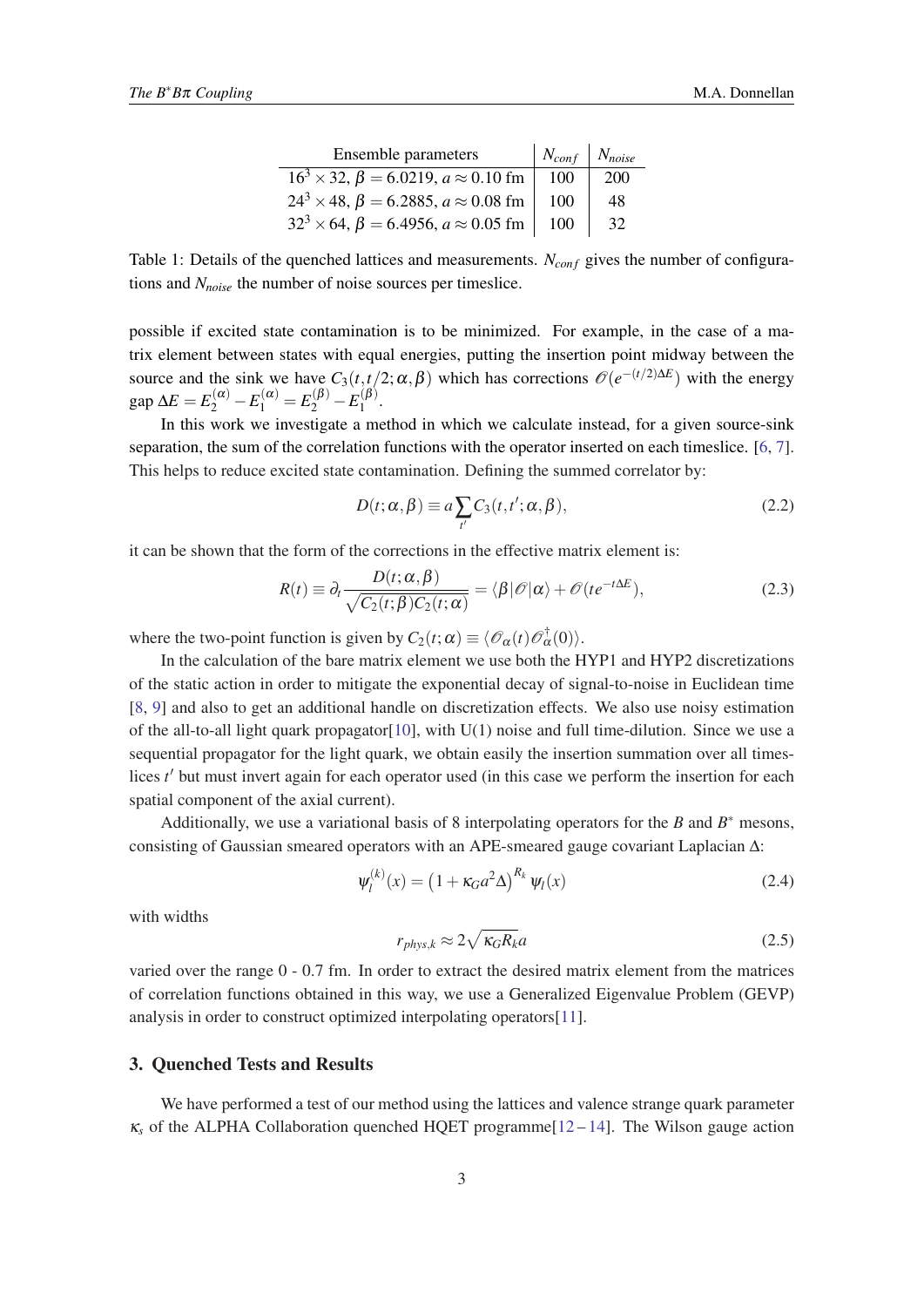

Figure 1: Quenched continuum extrapolation. A horizontal offset has been added to the HYP2 points for clarity.

is used and there are 3 lattice spacings with a fixed physical volume of  $L \approx 1.5$  fm, and temporal extent  $T = 2L$ . The details of the lattices and of the measurements performed on them are given in Table [1](#page-2-0).

In each case, it was possible to determine the value of the bare matrix element with sub-percent precision. The renormalized axial current is given however by:

$$
(A_k)_R = Z_A(g_0^2)(1 + b_A(g_0^2)am_q)(A_k + ac_A(g_0^2)\partial_k P),
$$
\n(3.1)

where *P* represents the pseudoscalar density. At zero momentum transfer  $\vec{q} = 0$ , the  $c_A$  term does not contribute. We use the values of κ*<sup>c</sup>* and *Z<sup>A</sup>* given in Ref. [\[15\]](#page-6-0) and the one-loop perturbative estimate of  $b_A$ [[16\]](#page-6-0). The overall uncertainty in the calculation is therefore dominated by the 1% error on *ZA*.

As can be seen in the continuum extrapolation shown in Figure 1, there is no discernible lattice spacing dependence at this precision. Fitting linearly in  $a^2$ , we obtain the continuum limit results:

$$
g_{\text{HYP1}} = 0.606(9), \qquad g_{\text{HYP2}} = 0.605(9). \tag{3.2}
$$

## 4.  $N_f = 2$  Results

For the  $N_f = 2$  calculation we use gauge configurations generated and shared within the CLS ("Coordinated Lattice Simulations") community effort<sup>1</sup>. The action is non-perturbatively  $O(a)$ −improved  $N_f = 2$  Wilson QCD, and the algorithm used is deflation-accelerated DD-HMC [[17,](#page-6-0) [18\]](#page-6-0). Details of the lattices used and of the measurements performed so far are given in Table [2](#page-4-0).

<sup>1</sup>https://twiki.cern.ch/twiki/bin/view/CLS/WebHome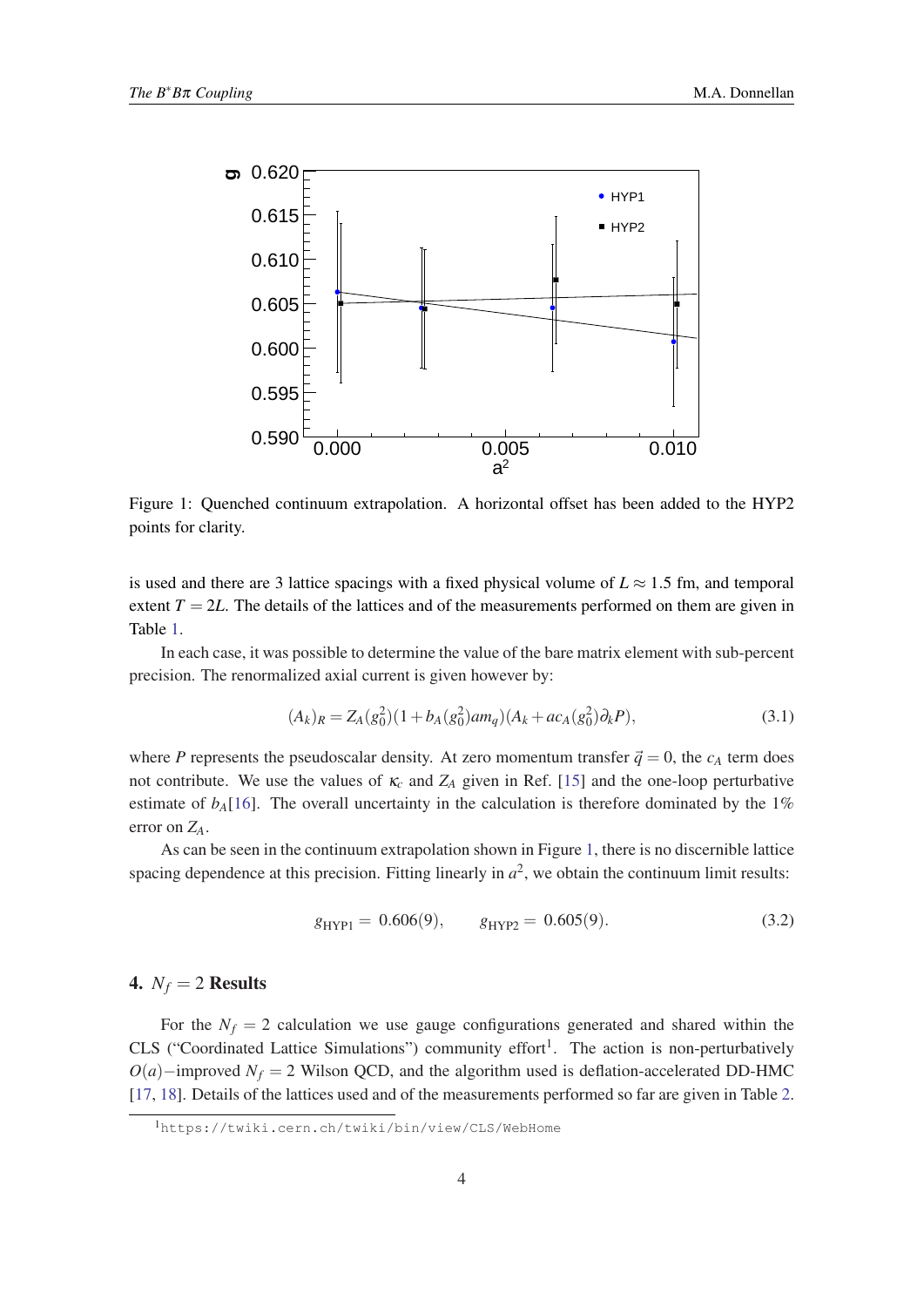<span id="page-4-0"></span>

|               | Name           | $L$ (fm) | $m_{\pi}$ (MeV) | $m_{\pi}L$ | $N_{conf}$ | $N_{noise}$ |
|---------------|----------------|----------|-----------------|------------|------------|-------------|
| $\beta = 5.2$ | A1             | 2.6      | 700             | 9.0        | 288        | 8           |
| $a = 0.08$ fm | A4             | 2.6      | 360             | 4.8        | 370        | 8           |
|               | E4             | 2.3      | 540             | 6.2        | 157        | 16          |
| $\beta = 5.3$ | E <sub>5</sub> | 2.3      | 410             | 4.7        | 2000       | 4           |
| $a = 0.07$ fm | F6             | 3.4      | 280             | 5.0        | 339        | 4           |
|               | F7             | 3.4      | 250             | 4.2        | 301        | 4           |
| $\beta = 5.5$ | M5             | 1.6      | 430             | 3.0        | 258        | 12          |
| $a = 0.05$ fm | N <sub>5</sub> | 2.4      | 430             | 5.3        | 477        | 2           |

Table 2: Details of the  $N_f = 2$  lattices and measurements. The scale setting is based on  $f_K$  and is preliminary.



Figure 2: Example plateaus and bare results. The left panels show the ratio *R*(*t*) defined in Eqn. [2.3](#page-2-0) as well as fits to the bare matrix element. The right panels show the corresponding two-point function effective mass (the static energy). All plateau ranges are chosen by examination of the two-point function effective mass. The GEVP initial timeslice  $t_0$  is chosen to be at 0.3 fm.

Example plateaus for the E5 and F6 ensembles with the HYP2 static action are shown in Fig. 2. For now, we do not explicitly estimate the autocorrelation time but take 50 jackknife bins in all cases, which gives a reasonable estimate of the error judging by the investigation in Ref. [\[19](#page-6-0)]. As in the quenched case, we are able to determine the bare matrix elements with sub-percent precision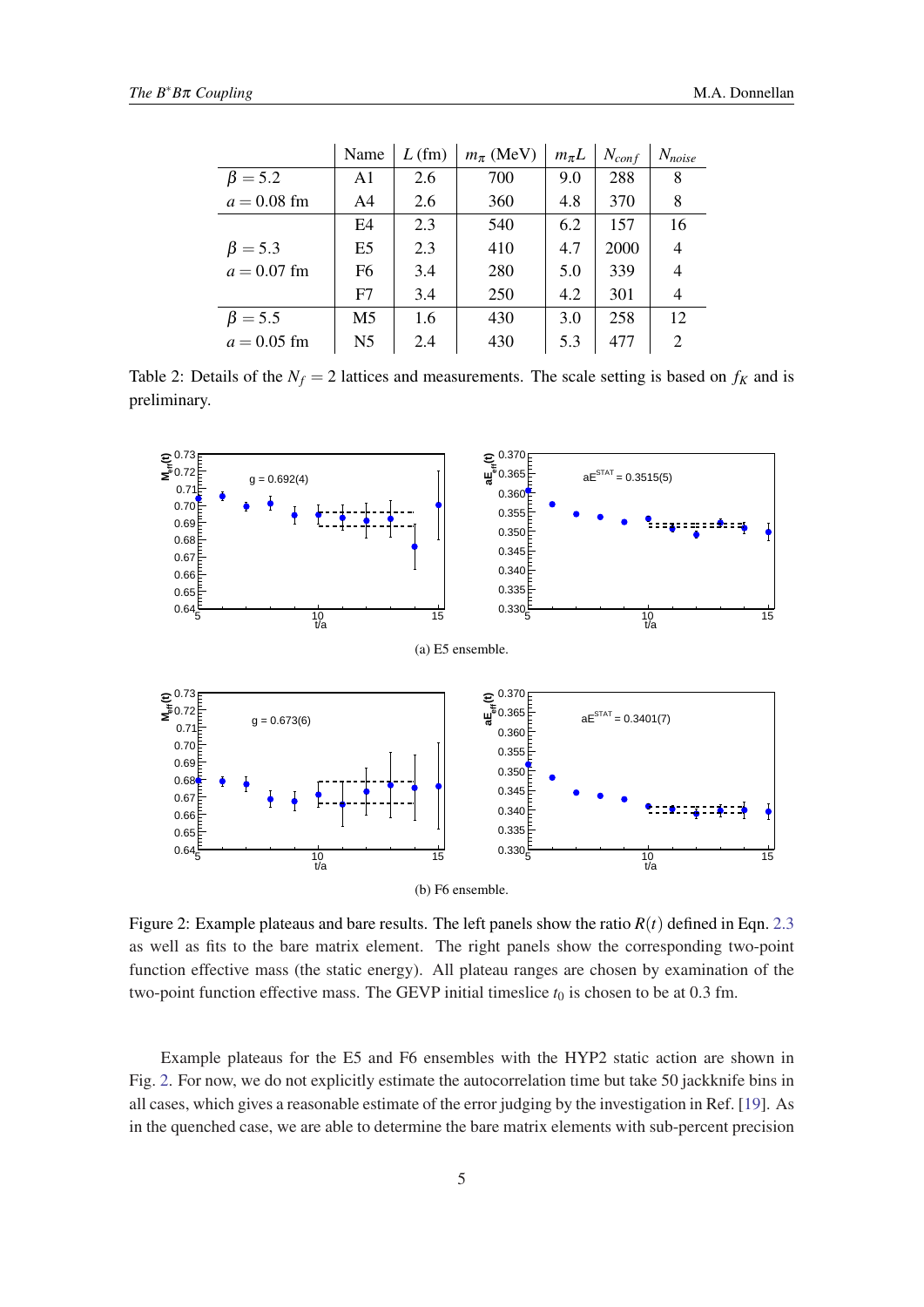in most cases, and the overall uncertainty is dominated by that on  $Z_A[20]$  $Z_A[20]$  $Z_A[20]$ . We use the value of  $\kappa_c$ given in Ref. [[21\]](#page-6-0) and for  $b_A$  we again take the one-loop perturbative estimate from Ref. [[16\]](#page-6-0).



Figure 3: The current status of our renormalized  $N_f = 2$  results, together with those of Ref. [\[5\]](#page-6-0) for comparison.

In Fig. 3, we summarize our renormalized results for the various ensembles and compare them to those of the recent publication Ref. [\[5\]](#page-6-0). The results shown use the HYP2 static action but those for HYP1 look essentially the same. Our results at  $\beta = 5.2$  have large errors relative to those at finer lattice spacings due to the  $\approx 2\%$  uncertainty in  $Z_A$  at that value of the bare coupling (compared to  $\approx 0.6\%$  at  $\beta = 5.3$ , for example). At the time of the conference, we had a single result at  $\beta = 5.5$ corresponding to the small volume M5 ensemble which suffers from finite volume effects, and which appeared significantly lower than those at the coarser lattice spacings. This point was 10% smaller than the results for the N5 ensemble that are now available and is therefore excluded from Fig. 3.

## 5. Summary

We have performed a lattice study of the  $B^*B\pi$  coupling in the static limit, from which the leading-order HMχ coupling can be obtained. Our method combines a summed-insertion threepoint function with a GEVP analysis in order to minimize excited state contamination. In addition, more standard techniques such as the HYP2 static action and noisy all-to-all light-quark propagators with timeslice sources are used, in order to deal efficiently with statistical noise.

We have studied the continuum limit of this quantity in the quenched approximation with  $\lt 2\%$ precision, and see no evidence of lattice spacing dependence over the range  $0.05$  fm  $\lt a \lt 0.10$  fm. In the  $N_f = 2$  theory we obtain a comparable precision, surpassing by far that of previous lattice calculations of this quantity, and have made substantial progress towards controlling all sources of systematic uncertainty. It is already safe to quote, in the chiral and continuum limits:

$$
g = 0.51(2). \t(5.1)
$$